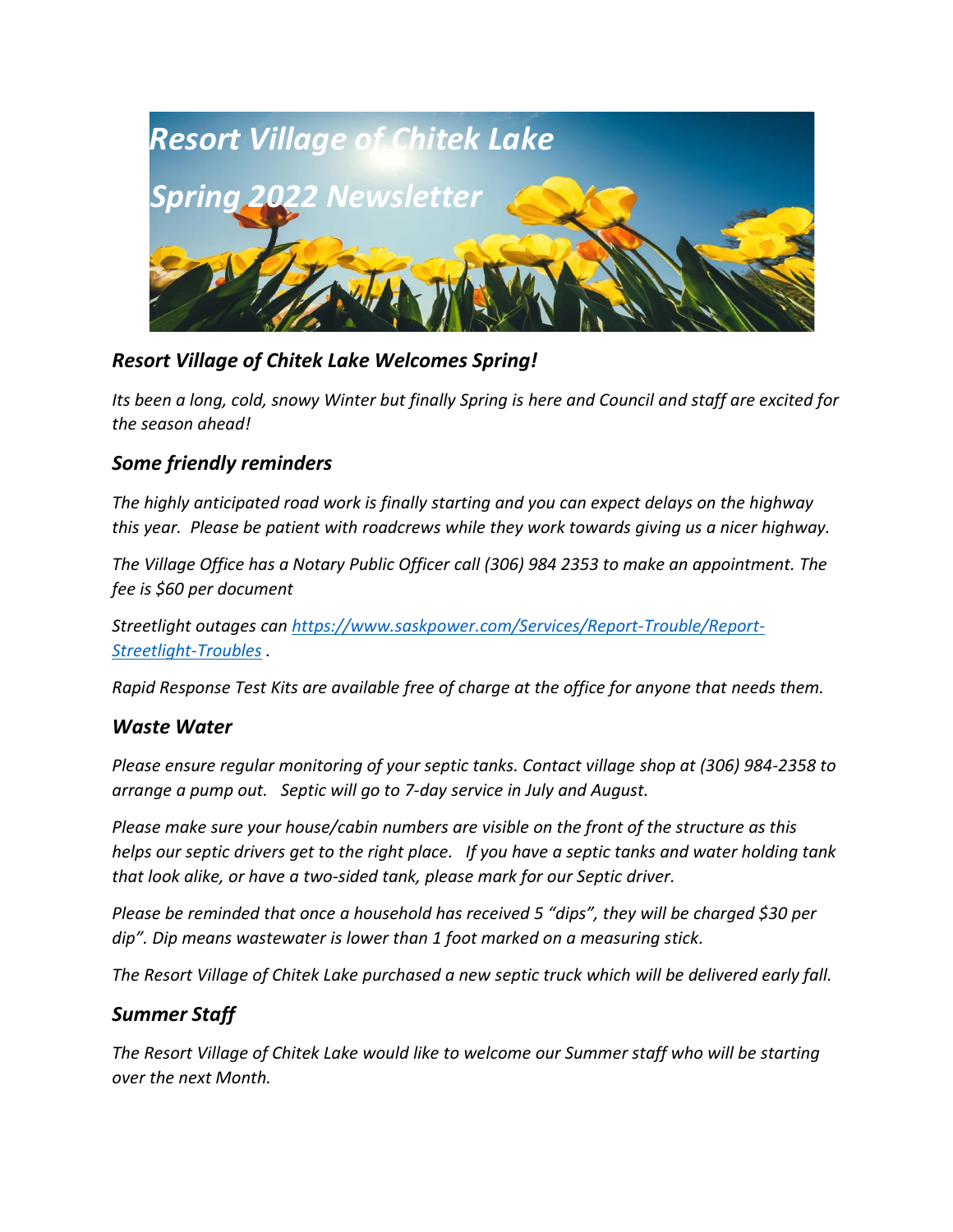*Very importantly, we are still looking for a couple of swimming instructors to round out our program running July 18th to the 29th* 

# *Casual work pool*

*The Resort Village is looking for a pool of Casual workers to assist staff with various duties. This opportunity is available to any cottage owner whether you live in the village or not. For more information please contact the office.*

# *Shoreline Lease*

*Shoreline permit invoices were sent out earlier this year as the lease runs from January to December each year. All cabin/homeowners are asked to clearly mark their lease with their number and mark all property on the shoreline with the same number.*

Letter from Council,

Greetings owners within Chitek Lake. This is to inform of the present situation regarding the shoreline of Chitek Lake. The Village has been charged with the duties of being the 'Stewards' of the shoreline from: the south end of Chitek Dr (the old boat launch) to the end of the Pelican Beach swimming area.

We must follow both federal and provincial guidelines that apply to waterways. We will be able to govern the shoreline in a manner that is most beneficial to the owners within the Resort Village of Chitek Lake.

This summer things should remain as they have in the past, for the most part. Over the next few months, Village Council will be having meetings to review/develop guidelines for the use of the shoreline for all future use. This will include fall (2022) removal and storage of docks, lifts, etc.

The shoreline has been available for cabin owners to apply for a year by year lease, to place a dock/ lift for their personal watercrafts. The guidelines for this process will be the main purpose of these meetings. If there is interest in this process, Council would like to invite members within the community to volunteer your time to this process. Please contact the office.

## *Crime Watch Update*

*Rural Crime Watch is a community driven, community led, police supported Crime Reduction Collaborative program. Volunteers have a vested interest in their community. They know who lives in their area. By reporting suspicious activity in your area immediately to the RCMP or 911, you become a citizen concerned about the quality of life in our community. Household membership is \$20 and requires a recent criminal record check. Please contact village office @ 306-984-2353 or [rvchitek@sasktel.net](mailto:rvchitek@sasktel.net) for a membership application. The Village is selling 12x12 Rural Crime Watch signs for \$20*

## *Recognition*

*The completion of many of our projects and operations are dependant on grant money from Federal and Provincial Governments. We would like to recognize a few of these programs and individuals that so gratefully help to support us.*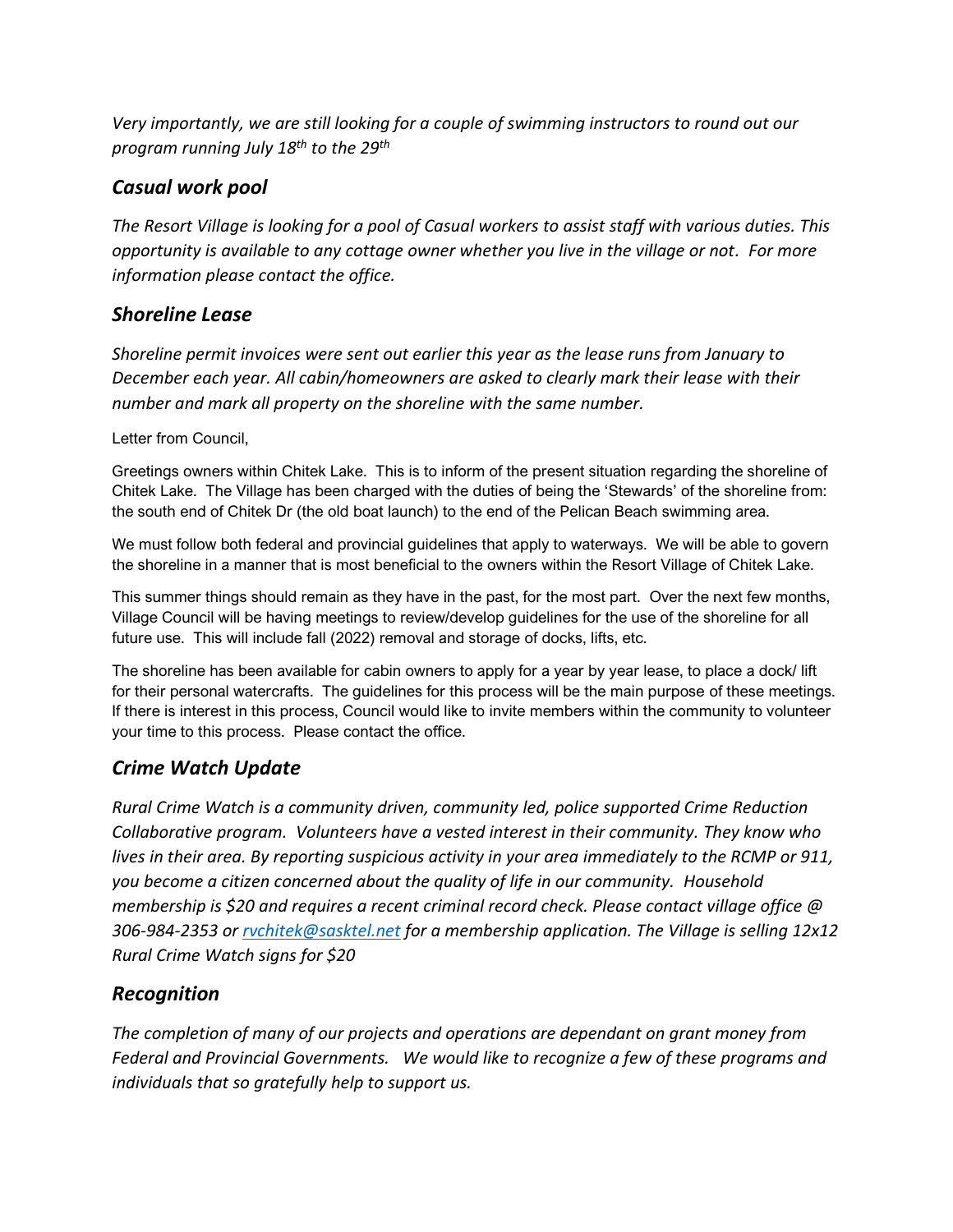*We would like to extend a special thank you to members of the Chitek Lake Friendship Club group who have purchased a beautiful new commercial kitchen cooler for the hall.*

*A very big thank you to Jean Anderson, Louise Matzner, Leona Paulton, John Vandale, Sandra Rings, Rita Fee and Cynthia Dales of our Sunshine Group who came out to do a VERY thorough clean of the hall and kitchen.* 

*New Horizon Grant - Is a federal grants and contributions program that provides funding for projects that make a difference in the lives of seniors and in their communities.*

*Sask Lotteries Grant - Every year, these community grants help fund diverse programs and activities, such as our swimming program.*

*Gabriel Dumont Institute - The Student Subsidy Program is designed to create employment opportunities for secondary and post-secondary students.*

*Canadian Summer Jobs - Canada Summer Jobs provides wage subsidies to employers to create quality summer work experiences for young people aged 15 to 30 years.*

*Tourism - Tourism Saskatchewan is offering a unique, one-time program that provides a tiered wage subsidy to support employers as the province continues to re-open.*

### *Chitek Lake Bush Buddies*

*We would like to thank the Chitek Lake Bush Buddies for all the work they do keeping trails marked, groomed and keeping the warm up shacks stocked with wood etc.* 

### *Taxes*

*At the special Council meeting on April 22, 2022, the Budget was approved, this can be viewed on www.rvchiteklake.com. A uniform mill rate increase was approved from 2.5 mills to 2.75 mills. Taxes will be levied and notices sent over the next few weeks.* 

## *Landfill and Transfer Station*

*Landfill and transfer station access will remain appointment only. Please contact the Village office if you require either of these services to arrange a time. There is a new price list for services on the website.*

## *Spring Yard Cleanup*

*The annual yard leaf pick up will happen the first week of June. Please leaf*  $\bigcirc$  your clear bags *of leaves to be picked up on the roadside. Someone will be by to transfer them out to the landfill.* 

# *Dog License*

*Don't forget to register your dogs at the Village office. \$5 per dog license.*